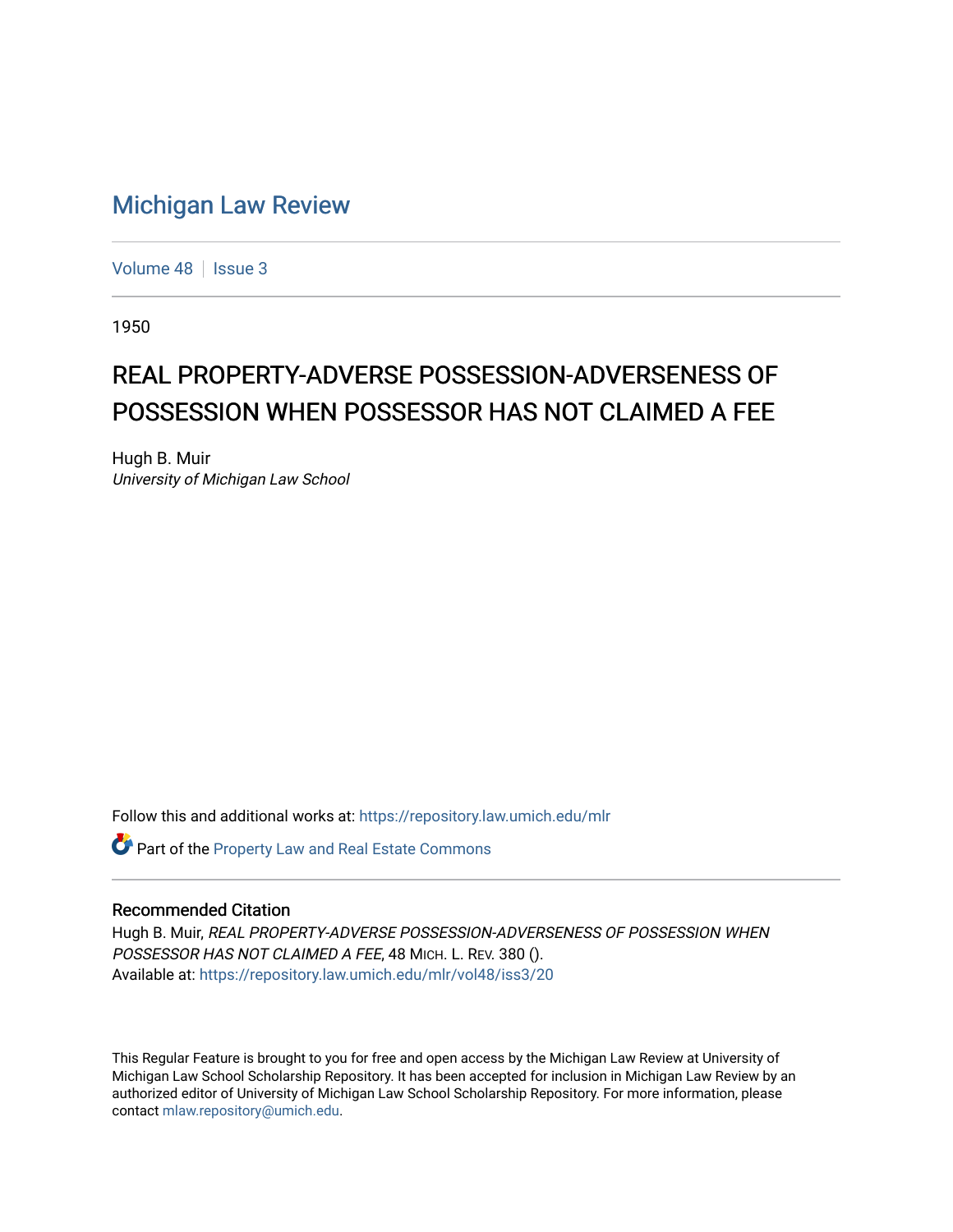REAL PROPERTY-ADVERSE POSSESSION-ADVERSENESS OF POSSESSION WHEN Possessor HAs Nor CLAIMED A FEE-From 1924 until 1948 plaintiff and her family were in apparent, open and continuous possession of a portion of defendant's lot, without permission, and with the intent to exclude the defendant and all others from possession. Although plaintiff and her family constructed a lawn, gardens, steps, and parking space on the premises, the court found that such use was "an incident to her occupancy of the house" on the adjoining lot, and was without any separate claim of title. In 1948, defendant entered and began excavating for the foundation of a house. Plaintiff sought an injunction and damages, resting her claim on title acquired through adverse possession. The evidence disclosed that from 1937 until 1941 plaintiff and her family occupied the adjoining lot as tenant of a bank rather than as owner of the fee, but the bank made no claim to the disputed premises. From a final decree dismissing the bill, *held,* affirmed. Possession will not ripen into fee simple title where the possessor has not claimed a fee throughout the period of the statute of limitations. *Holmes v. Johnson,* (Mass. 1949) 86 N.E. (2d) 924.

In 1822, Justice Story, by way of dictum, said, "If the party claim only a limited estate, and not a fee, the law will not, contrary to his intentions, enlarge it to a fee.''1 His conclusion has received both applause and criticism from courts and text writers, but the weight of authority and reason supports the critics.2 Limitation statutes seek to bar stale claims in the interest of security of titles. Penalty to the record title-holder or reward to the adverse possessor is incidental to the underlying purpose and is not controlling.8 While the statutes

1 Ricard v. Williams, 7 Wheat. (20 U.S.) 59 at 108 (1822). For a thorough discussion of the decision see Walsh, "Title By Adverse Possession," Series 1, No. 19, N. Y. UNIV. CONTEM. LAW PAMPHLETS (1939). It has been asserted that such a requirement in effect limits the application of the statute of limitations to one who subjectively believes himself to be the owner, since one who knows that he is without title will be unlikely' to assert title until he is questioned. 4 TIFFANY, REAL PROPERTY, 3d ed., §1147 (1939).

2 4 TIFFANY, REAL PROPERTY, 3d ed., § 1151 (1939); Holtzman v. Douglas, 168 U.S. 278, 18 S.Ct. 65 (1897); Carpenter v. Coles, 75 Minn. 9, 77 N.W. 424 (1898). In the latter case, at page **11,** the court said, ''The misapprehension on the subject arises from the somewhat misleading, if not inaccurate, terms frequently used in the books to express this adverse intent, such as 'claim of right,' 'claim of title,' and 'claim of ownership.' These terms...mean nothing more than the intention of the disseisor to appropriate and use the land as his own to the exclusion of all others.''

<sup>3</sup> Ballantine, "Title by Adverse Possession," 32 HARV. L. REV. 135 (1918).